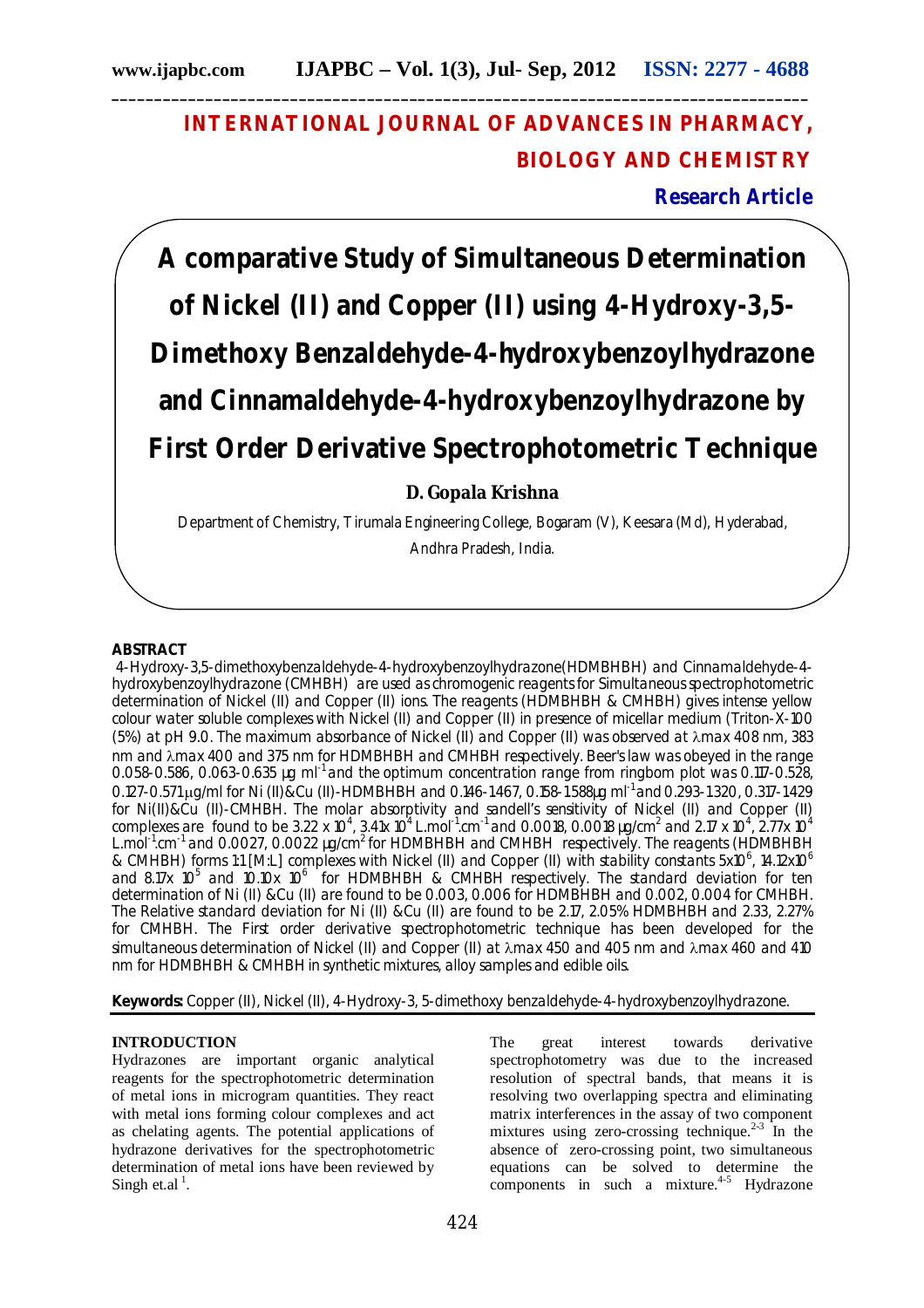reagents are widely used in our laboratories for the derivative spectrophotometric determination of metal ions<sup>5-8.</sup> Derivative spectrophotometric analysis of two-component mixtures was also carried out without need to solve simultaneous equations<sup>6-8</sup>. In the light of good analytical characteristics of hydrazones, here in we report the simultaneous spectrophotometric determination of Nickel (II) and Copper (II) using 4-Hydroxy3, 5-<br>dimethoxy benzaldehyde benzaldehyde 4hydroxybenzoylhydrazone (HDMBHBH) and Cinnamaldehyde-4-hydroxybenzoylhydrazone

(CMHBH). The proposed simultaneous method involves the use of peak-to-base line measurement technique.

#### **EXPERIMENTAL MATERIALS & METHODS Apparatus**

Shimadzu 16A microcomputer based U.V-Visible spectrophotometer equipped with 1.0 cm quartz cells used for all absorbance studies and amplitude measurements in derivative spectrophotometery. An ELICO LI-120 digital pH mater was used in pH adjustments.

#### **Recommended procedure for Simultaneous determination of Nickel (II) and Copper (II)**

For simultaneous determination of Nickel (II) and Copper (II), a solution containing both Nickel (II) and Copper (II) in the optimum concentration range 0.117-0.528 µg/mL, 0.127-0.571 and 0.293-1.320 µg/mL, and 0.317-1.429 are used. The absorption spectra indicates that Nickel (II) and Copper (II) complexes shows maximum amplitude in derivative spectrophotometric technique at  $\lambda$ max 450, 405 nm and λmax 460, 410 nm for HDMBHBH and CMHBH respectively. Calibration curves are prepared between amplitude and amount of metal ion at their respective wavelength. The amount of metal ion [Ni (II) or Cu (II)] was calculated from calibration graphs.

At  $\lambda$ max 415 and 420 nm Ni (II) complexes have a zero crossing point for HDMBHBH and CMHBH respectively, which was independent of the metal ion concentration and at this wavelength Copper (II), has appreciable amplitude shown in Figue.2&3. Hence, simultaneous first order derivative spectrophotometric determination of Ni (II) and Cu (II) has been carried out by measuring peak-base line technique at  $\lambda$ max 450, 405 and 460, 410 nm for HDMBHBH and CMHBH respectively without employing the simultaneous equations. Calibration plots are constructed at  $\lambda$ max 450 and 405 nm and  $\lambda$ max 460 and 410 nm for HDMBHBH and CMHBH respectively by plotting the derivative amplitudes against the corresponding amounts of Ni (II) and Cu (II)

respectively. The plots thus obtained are linear obeying the relationship.

Ni (II) & Cu (II)-HDMBHBH Ni (II) A  $_{450}$  nm = 0.45459C-0.02242 Cu (II) A  $_{405}$  nm = 0.42385C-0.02152

#### Ni (II) & Cu (II)-CMHBH

Ni (II) A  $_{460}$  nm = 0.23522-0.02563 Cu (II) A  $_{410}$  nm = 0.29136-0.04629

#### **RESULTS AND DISCUSSION**

4-Hydroxy3,5-dimethoxybenzaldhyde-4-

hydroxybenzoylhydrazone (HDMBHBH) and Cinnamaldehyde 4-hydroxy benzoylhydrazoe (CMHBH) are novel type of reagents. These reagents are easily synthesized as any other Schiff base. Aldehyde-4-hydroxybenzoylhydrazone reagents are not exploited much for spectrophotometric determination of metal ions. Moreover, the derivative methods using this class of reagents are scare.



**Structure of HDMBHBH**



#### **INTERFERENCE**

The effect of foreign ions was studied to know the selectivity of the derivative methods. The amount of foreign ions, which brings about change in amplitude by  $\pm 2\%$ , was taken as the tolerance. The data obtained in derivative method was also incorporated. In order to assess the analytical potential of the proposed methods, the effects of some diverse ions which often accompany Nickel (II)& Copper (II) are examined by carrying out the determination of 0.293, 0.317 µg/ml for HDMBHBH and 0.7 33, 0.794 µg/mL for CMHBH respectively. It is noticed that all the ions that do not interfere in the zero-order determination of metal ions also do not interfere in the first derivative analysis. The tolerance limit values, for many anions and cations are higher in the first order derivative methods than those in the zeroorder determination of metal ions. The interference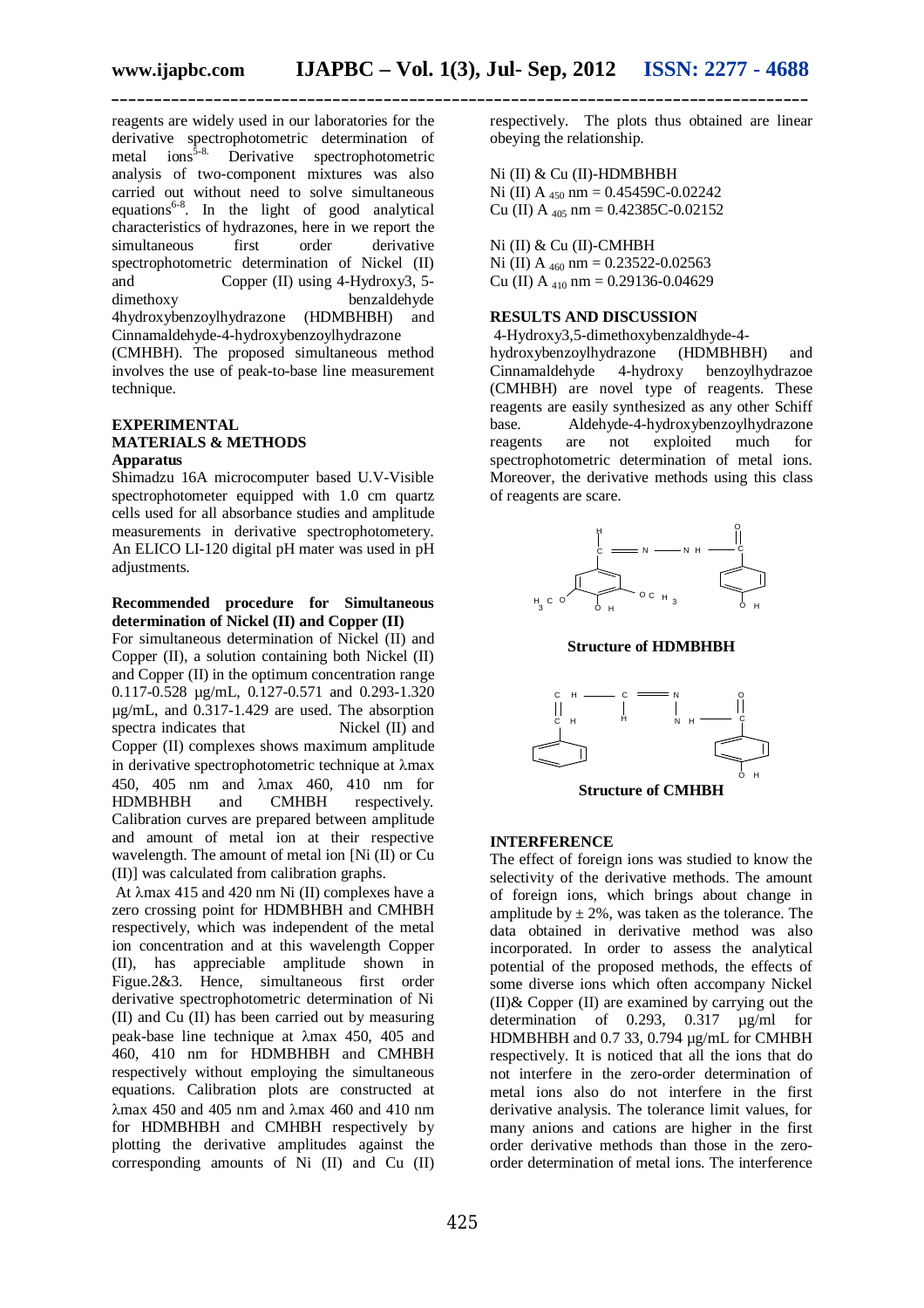of associated metal ion such as Fe (III) was decreased by adding the masking agent fluoride.

#### **CONCLUSIONS**

The present method, using SA as spectrophotometric reagent for the simultaneous determination of Ni (II) and Cu (II) in presence of Triton X-100 is simple, rapid, reasonably sensitive and selective. The present method is not laborious and there is no need of heating the components or pre-extraction. Some factors such as initial cost of instrument, technical know-how, consumable and costly maintenance of technique restrict the wider applicability of these techniques, particularly in laboratories with limited budget in developing countries and for fieldwork are to be taken as the consideration for the determination of Copper and Nickel at microgram quantities, a number of hydrazone derivatives and several analytical techniques such as AAS, ICP-AES, ICP, X-Ray fluorescence spectroscopy and UV-visible spectrophotometry are employed. Among them

spectrophotometric methods are preferred because they are cheaper and easy to handle. In general the technique of solvent extraction was widely used in the spectrophotometric determination of metal ions. However, organic solvents such as benzene and chloroform are often carcinogenic, toxic and cause environmental pollution. Large amounts bromide; iodide, tartarate and nitrate do not interfere in the present method. This method was also free from the interference of strontium, arsenic, tungsten, lanthanum and other rare earth metals. Triton X-100 enhances the stability of the metal complexes. Further, the simultaneous determination of Ni (II) and Cu (II) carried out without the need of employing the simultaneous equation.

### **ACKNOWLEDGEMENT**

Authors thank to Jawaharlal Nehru Technological University Anantapur for providing research facilities to the research scholar.

 **Applications Table 4: Determination of Ni (II) and Cu (II) in Alloy samples**

| <b>Alloy sample</b> | Certified $(\% )$ |         |                      | <b>HDMBHBH</b> |               |         | <b>CMHBH</b>         |           |               |         |
|---------------------|-------------------|---------|----------------------|----------------|---------------|---------|----------------------|-----------|---------------|---------|
|                     |                   |         | Amount found $(\% )$ |                | Error $(\% )$ |         | Amount found $(\% )$ |           | Error $(\% )$ |         |
|                     | $Ni$ (II)         | Cu (II) | Ni (II)              | Cu (II)        | Ni (II)       | Cu (II) | Ni (II)              | $Cu$ (II) | Ni (II)       | Cu (II) |
| Monel 400           | 31.00             | 63.00   | 30.77                | 62.56          | $+0.74$       | $+0.69$ | 30.85                | 62.67     | $+0.48$       | $+0.52$ |
| Cu-Ni: BAS 180/2    | 68.12             | 30.35   | 67.89                | 30.24          | $+0.33$       | $+0.36$ | 67.98                | 30.18     | $+0.20$       | $+0.56$ |
| Al alloy            | 4.10              | . 93    | 4.04                 | 1.89           | $+1.46$       | $+2.07$ | 4.02                 | 3.98      | $+1.95$       | $+2.92$ |

| Amount taken $(\mu g/mL)$ |         |                                             | <b>HDMBHBH</b> |               |         | <b>CMHBH</b> |                           |               |         |  |
|---------------------------|---------|---------------------------------------------|----------------|---------------|---------|--------------|---------------------------|---------------|---------|--|
|                           |         | <b>Amount found</b><br>$(\mu \varrho / mL)$ |                | Error $(\% )$ |         |              | Amount found $(\mu g/mL)$ | Error $(\% )$ |         |  |
| Ni (II)                   | Cu (II) | Ni (II)                                     | Cu (II)        | Ni (II)       | Cu (II) | Ni (II)      | Cu (II)                   | Ni (II)       | Cu (II) |  |
| 0.5869                    | 0.6355  | 0.5763                                      | 0.6348         | $+1.80$       | $+0.11$ | 0.5792       | 0.6336                    | $+1.31$       | $+0.29$ |  |
| 0.7043                    | 0.6355  | 0.7034                                      | 0.6343         | $+0.12$       | $+0.18$ | 0.7028       | 0.6334                    | $+0.21$       | $+0.17$ |  |
| 0.9391                    | 0.6355  | 0.9364                                      | 0.6355         | $+0.28$       | 0.00    | 0.9382       | 0.6352                    | $+0.09$       | $+0.04$ |  |
| 1.1739                    | 0.6355  | 1.1774                                      | 0.6609         | $-0.29$       | $-3.84$ | 1.1728       | 0.6339                    | $+0.09$       | $+0.25$ |  |
| 0.7043                    | 0.7626  | 0.7010                                      | 0.7622         | $+0.36$       | 0.050   | 0.7034       | 0.7618                    | $+0.12$       | $+0.10$ |  |
| 0.7043                    | 0.8896  | 0.6809                                      | 0.8887         | $+3.32$       | $+0.10$ | 0.6889       | 0.8899                    | $+0.12$       | $-0.03$ |  |
| 0.7043                    | 1.0167  | 0.6874                                      | 0.9994         | $+2.39$       | $+1.70$ | 0.6878       | 0.9984                    | $+2.76$       | $+1.79$ |  |
| 0.7043                    | 1.1438  | 0.6809                                      | 1.1384         | $+3.32$       | $+0.47$ | 0.6869       | 1.1394                    | $+2.47$       | $+0.38$ |  |
| 0.7043                    | 1.2709  | 0.6869                                      | 1.2502         | $+2.47$       | $+1.68$ | 0.6899       | 1.2542                    | $+2.04$       | $+1.31$ |  |

| Table 5: Determination of Ni (II) and Cu (II) in Edible oils |  |  |  |  |  |  |
|--------------------------------------------------------------|--|--|--|--|--|--|
|--------------------------------------------------------------|--|--|--|--|--|--|

|                              | AAS method |           | <b>HDMBHBH</b>              |           |                  |           | <b>CMHBH</b>                |           |                  |         |
|------------------------------|------------|-----------|-----------------------------|-----------|------------------|-----------|-----------------------------|-----------|------------------|---------|
| Oil sample                   | Ni (II)    | $Cu$ (II) | Present method <sup>a</sup> |           | Recovery $(\% )$ |           | Present method <sup>a</sup> |           | Recovery $(\% )$ |         |
|                              |            |           | Ni (II)                     | $Cu$ (II) | $Ni$ (II)        | $Cu$ (II) | $Ni$ (II)                   | $Cu$ (II) | $Ni$ (II)        | Cu (II) |
| Groundnut oil                | 0.07       | 4.46      | 0.067                       | 4.44      | 95.71            | 99.55     | 0.065                       | 4.39      | 92.85            | 98.43   |
| Sunflower oil                | 0.08       | 0.68      | 0.078                       | 0.65      | 97.50            | 95.50     | 0.075                       | 0.63      | 93.75            | 92.64   |
| Vegetable oil (hydrogenated) | 0.13       | 0.04      | 0.128                       | 0.038     | 98.46            | 95.50     | 0.122                       | 0.035     | 93.84            | 90.0    |

Average of best three among five determinations.

<sup>a</sup> standard addition method  $(1.0 \text{ µg/mL}$  each of Ni (II) and Cu (II) added to the sample).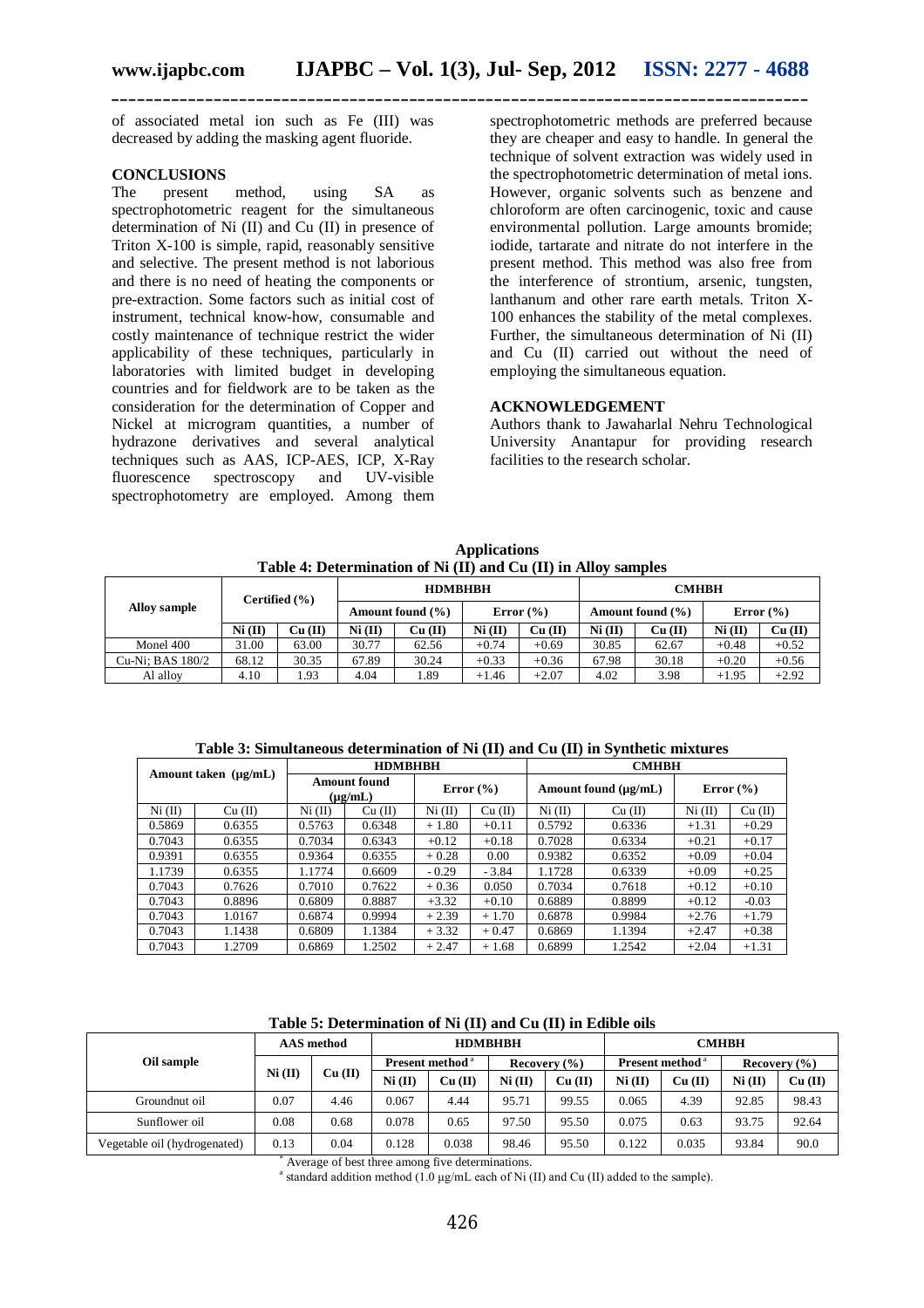

**Fig. 1: Zero order Absorption Spectra Simultaneous D<sup>1</sup> Spectra** (a)HDMBHBH Vs water blank, (b) Ni (II)-HDMBHBH Vs Reagent blank (c) Cu (II)-HDMBHBH Vs Reagent blank. Ni (II) & Cu (II) =  $1x10^{-5}$ ,  $pH = 9.0$ 



**Fig. 2: Simultaneous D<sup>1</sup> Spectra** (D) Cu (II)-HDMBHBH (E) Ni (II)-HDMBHBH [ $HDMBHBH$ ] =  $2\times10^{-3}$  M, Triton X-100 (5%) =  $0.5$  mL



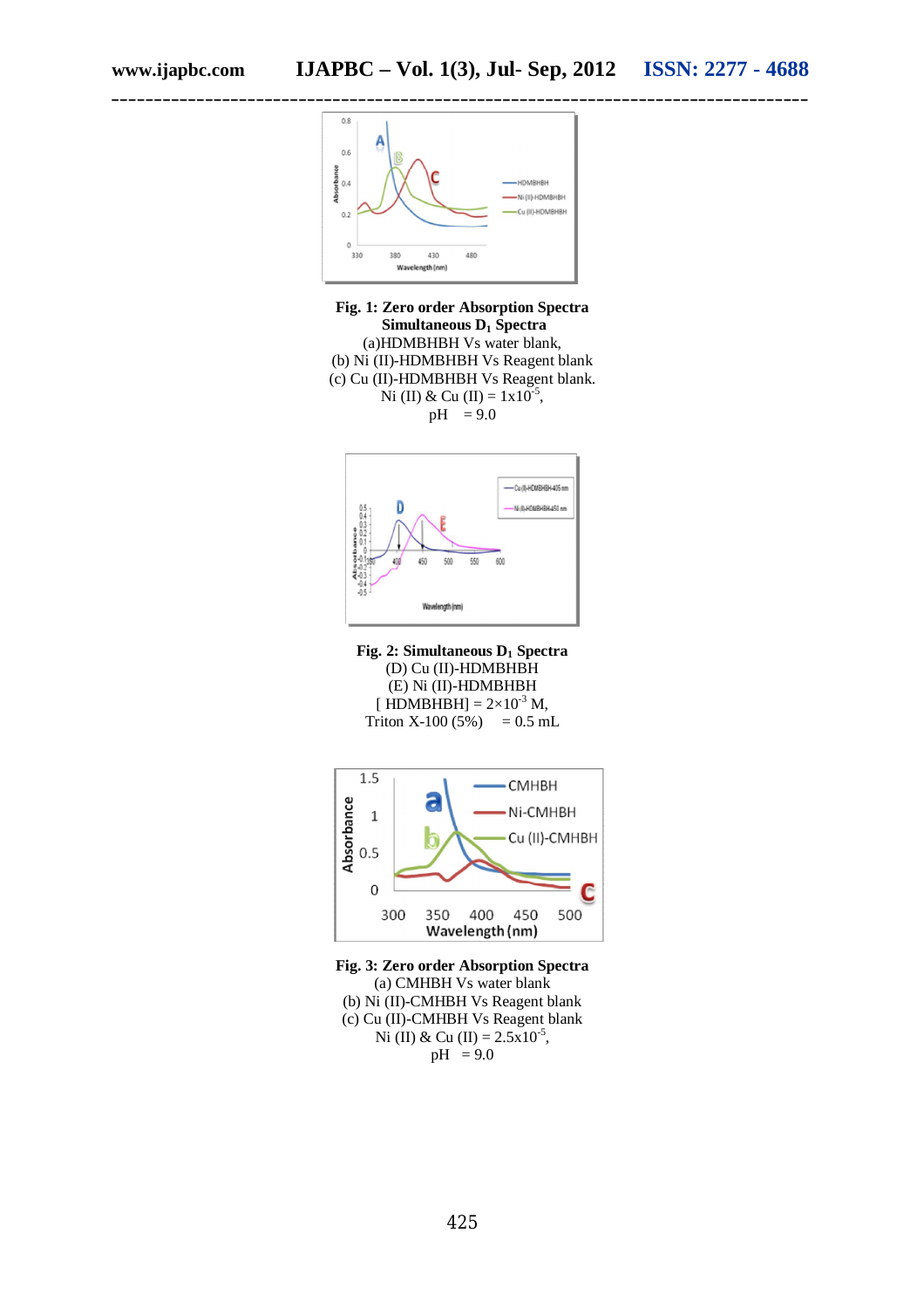

**Fig.4: Simultaneous D<sup>1</sup> Spectra** (D) Cu (II)-CMHBH (E) Ni (II)-CMHBH [CMHBH]  $= 5 \times 10^{-3}$  M Triton X-100 (5%) =  $1.0$  mL



**Fig. 5: Typical D<sup>1</sup> spectra of** Ni (II)-HDMBHBH [Ni (II)] =  $1x10^{-6}$ <br>MBHBH] =  $2X10^{-3}$  $[HDMBHBH]$  $pH = 9.0$ Triton-X-100 (5%) =  $0.5$  mL  $\lambda$ max = 450 nm



**Fig.6: Typical D<sup>1</sup> spectra of** Cu (II)-HDMBHBH [Cu (II)] =  $1x10^{-6}$ <br>MBHBH] =  $2X10^{-3}$  $HDMBHBH$ ]<br>pH  $= 9.0$ Triton-X-100 (5%) =  $0.5$  Ml  $\lambda$ max = 405 nm